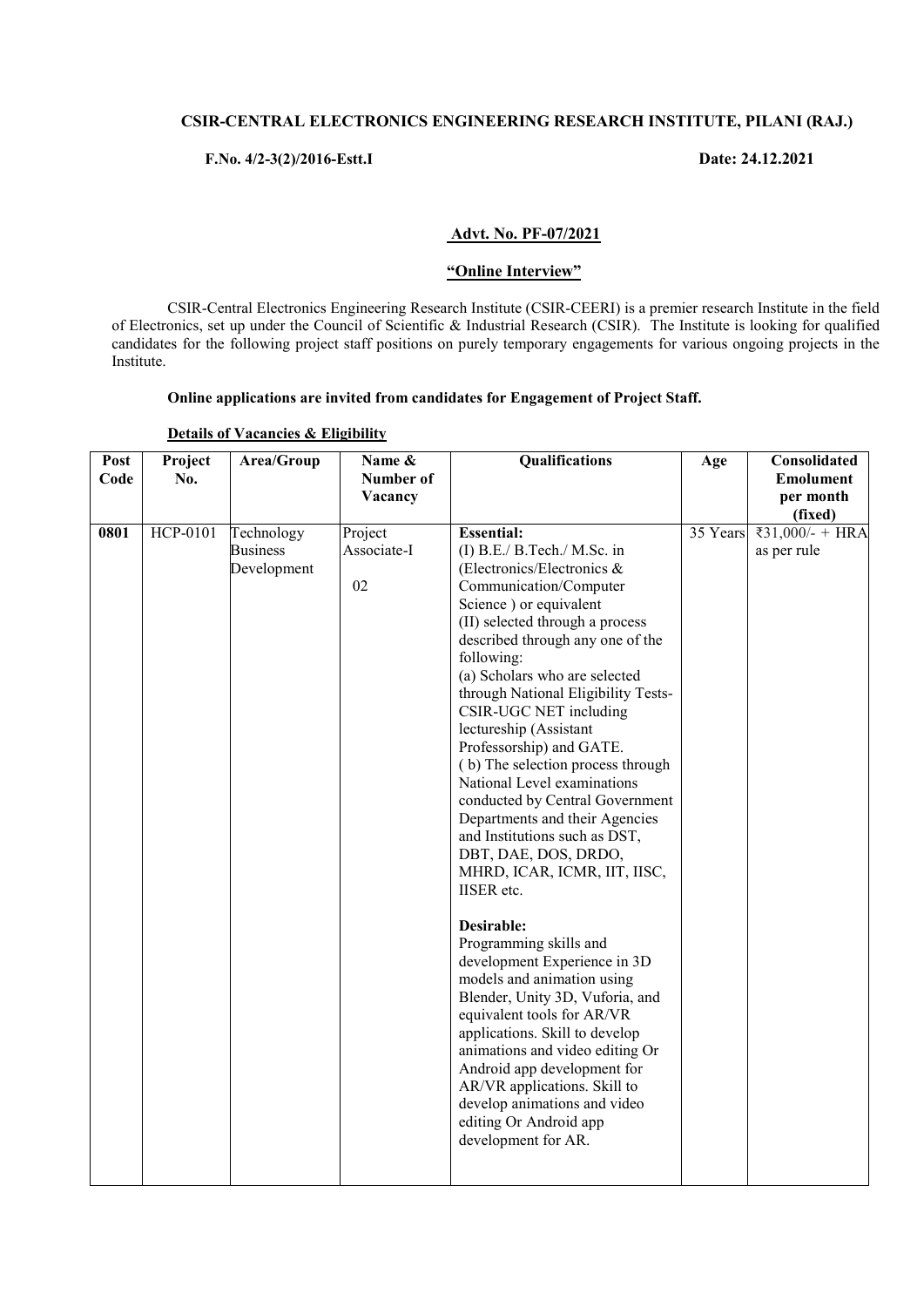| 0802 | HCP-0101 | Technology<br><b>Business</b><br>Development | Project<br>Associate-II<br>02                 | B.E. / B.Tech/ M.Sc. in<br>(AI/Computer Science/Electronics<br>& Communications/ $EEE/CE$ ) or<br>equivalent + 02 Years' of<br>experience in R&D in Industrial<br>and Academic institutions or<br>Science & Technology<br>organizations and scientific<br>activities and services.<br><b>OR</b><br>M.Sc. (Electronics)/B.E./ B.Tech.<br>/ (Electronics $\&$<br>Communication/Telecommunicati<br>on/Electronics &<br>Telecommunication) or<br>equivalent + 02 Years' of<br>experience in relevant filed.                                                                                                                                 | 35Years  | $*35,000/-$<br>$^+$<br>HRA as per rule<br><b>OR</b><br>*₹28,000/-<br>HRA as per rule |
|------|----------|----------------------------------------------|-----------------------------------------------|-----------------------------------------------------------------------------------------------------------------------------------------------------------------------------------------------------------------------------------------------------------------------------------------------------------------------------------------------------------------------------------------------------------------------------------------------------------------------------------------------------------------------------------------------------------------------------------------------------------------------------------------|----------|--------------------------------------------------------------------------------------|
|      |          |                                              |                                               | Desirable:<br>M.E./M.Tech.<br><b>OR</b><br>Possessing any skills given below<br>"Programming skills and<br>development Experience in 3D<br>models and animation using<br>Blender, Unity 3D, Vuforia, and<br>equivalent tools for AR/VR<br>applications. Skill to develop<br>animations and video editing Or<br>Android app development for<br>AR/VR applications. Skill to<br>develop animations and video<br>editing Or Android."                                                                                                                                                                                                      |          |                                                                                      |
| 0803 | GAP-6221 | Intelligent<br><b>Systems</b><br>Group       | Project<br>Junior<br>Research<br>Fellow<br>01 | <b>Essential:</b><br>(I) B.E./ B.Tech./ M.Sc. in<br>(Electronics/Instrumentation/<br><b>Instrumentation and Control</b><br>Systems/Electrical<br>Engineering/EEE/CS/CE) or<br>equivalent<br>(II) selected through a process<br>described through any one of the<br>following:<br>(a) Scholars who are selected<br>through National Eligibility Tests-<br>CSIR-UGC NET including<br>lectureship (Assistant<br>Professorship) and GATE.<br>(b) The selection process through<br>National Level examinations<br>conducted by Central Government<br>Departments and their Agencies<br>and Institutions such as DST,<br>DBT, DAE, DOS, DRDO, | 35 Years | ₹31,000/- + HRA<br>as per rule                                                       |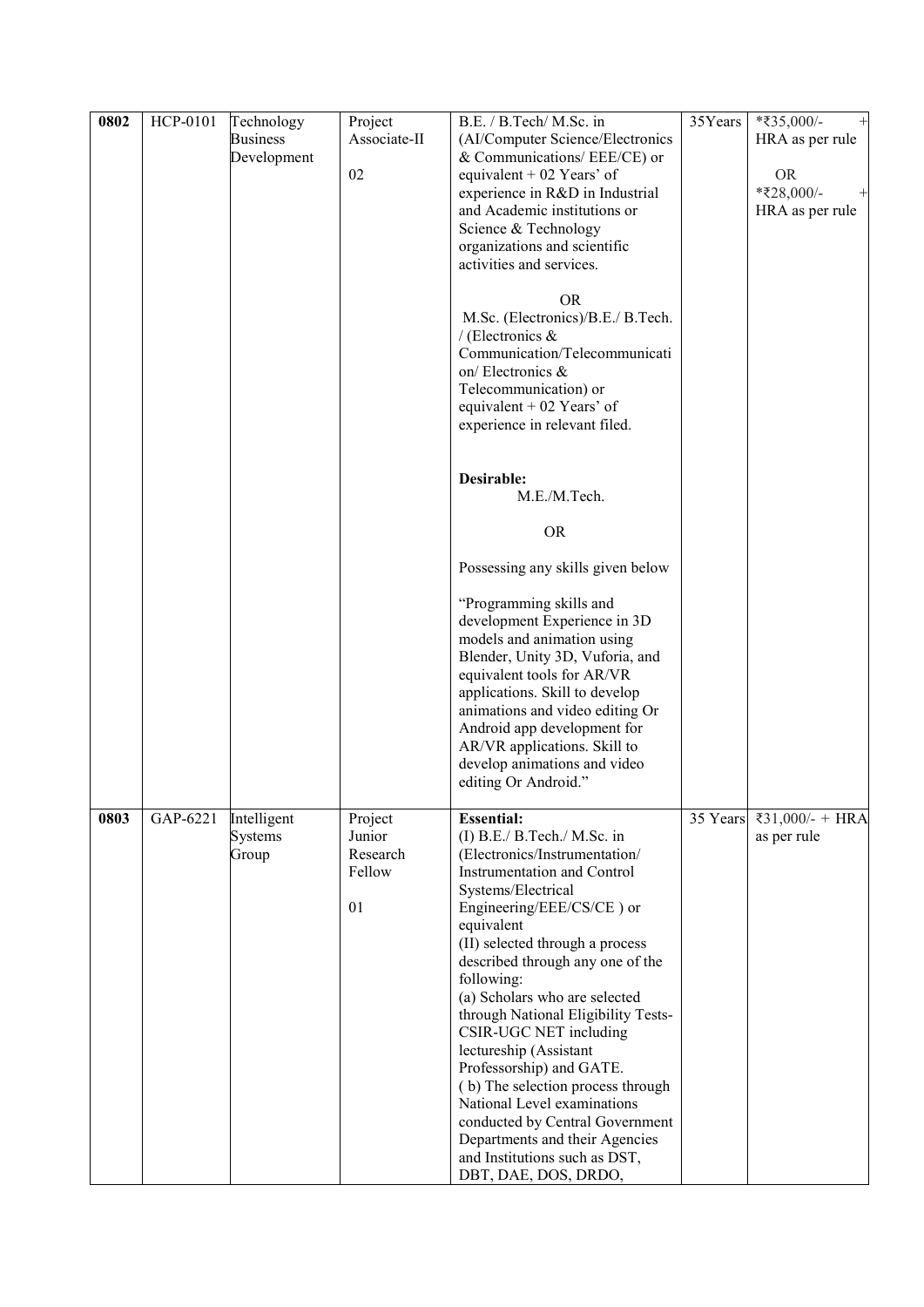|      |          |                                                       |                                               | MHRD, ICAR, ICMR, IIT, IISC,<br><b>IISER</b> etc.                                                                                                                                                                                                                                                                                                                                                                                                                                                                                                                                                                              |          |                                |
|------|----------|-------------------------------------------------------|-----------------------------------------------|--------------------------------------------------------------------------------------------------------------------------------------------------------------------------------------------------------------------------------------------------------------------------------------------------------------------------------------------------------------------------------------------------------------------------------------------------------------------------------------------------------------------------------------------------------------------------------------------------------------------------------|----------|--------------------------------|
|      |          |                                                       |                                               | Desirable:<br>M.E./M.Tech. in<br>(Electronics/Instrumentation/<br>Instrumentation and Control<br>Systems/Electrical<br>Engineering/EEE/Electronics &<br>Communication/Computer<br>Science or equivalent.                                                                                                                                                                                                                                                                                                                                                                                                                       |          |                                |
|      |          |                                                       |                                               | <b>OR</b><br>Circuit and PCB Design on                                                                                                                                                                                                                                                                                                                                                                                                                                                                                                                                                                                         |          |                                |
|      |          |                                                       |                                               | various tools, experience to work<br>with different microcontrollers,<br>Front and Backend development<br>for Web and Android App.<br>Languages: C, C++, Python, Java,<br>CSS, HTML etc. (as special<br>skills)                                                                                                                                                                                                                                                                                                                                                                                                                |          |                                |
| 0804 | GAP-3330 | Vacuum<br>Electron<br>Devices<br>Development<br>Group | Project<br>Junior<br>Research<br>Fellow<br>01 | (I) B.E./ B.Tech./ M.Sc. in (Nano<br>Technology/Chemical<br>Technology/Material<br>Science/Chemistry/ECE) or<br>equivalent<br>(II) selected through a process<br>described through any one of the<br>following:<br>(a) Scholars who are selected<br>through National Eligibility Tests-<br>CSIR-UGC NET including<br>lectureship (Assistant<br>Professorship) and GATE.<br>(b) The selection process through<br>National Level examinations<br>conducted by Central Government<br>Departments and their Agencies<br>and Institutions such as DST,<br>DBT, DAE, DOS, DRDO,<br>MHRD, ICAR, ICMR, IIT, IISC,<br><b>IISER</b> etc. | 35 Years | ₹31,000/- + HRA<br>as per rule |
| 0805 | GAP-3242 | Semiconductor<br>Device<br>Fabrication<br>Group       | Project<br>Associate-II<br>01                 | $(I)M.Sc.$ in<br>(Physics/Electronics)/B.E. /<br>B.Tech. (Optoelectronics/<br>Applied Physics/LASER/Nano<br>Technology/Electronics/<br>Electronics &<br>Communication/Material Science)<br>or equivalent.<br>(II) 02 Years' of experience in<br>R&D in Industrial and Academic<br>institutions or Science $\&$<br>Technology organizations and<br>scientific activities and services.<br>(III) selected through a process<br>described through any one of the                                                                                                                                                                  | 35 Years | ₹35,000/- + HRA<br>as per rule |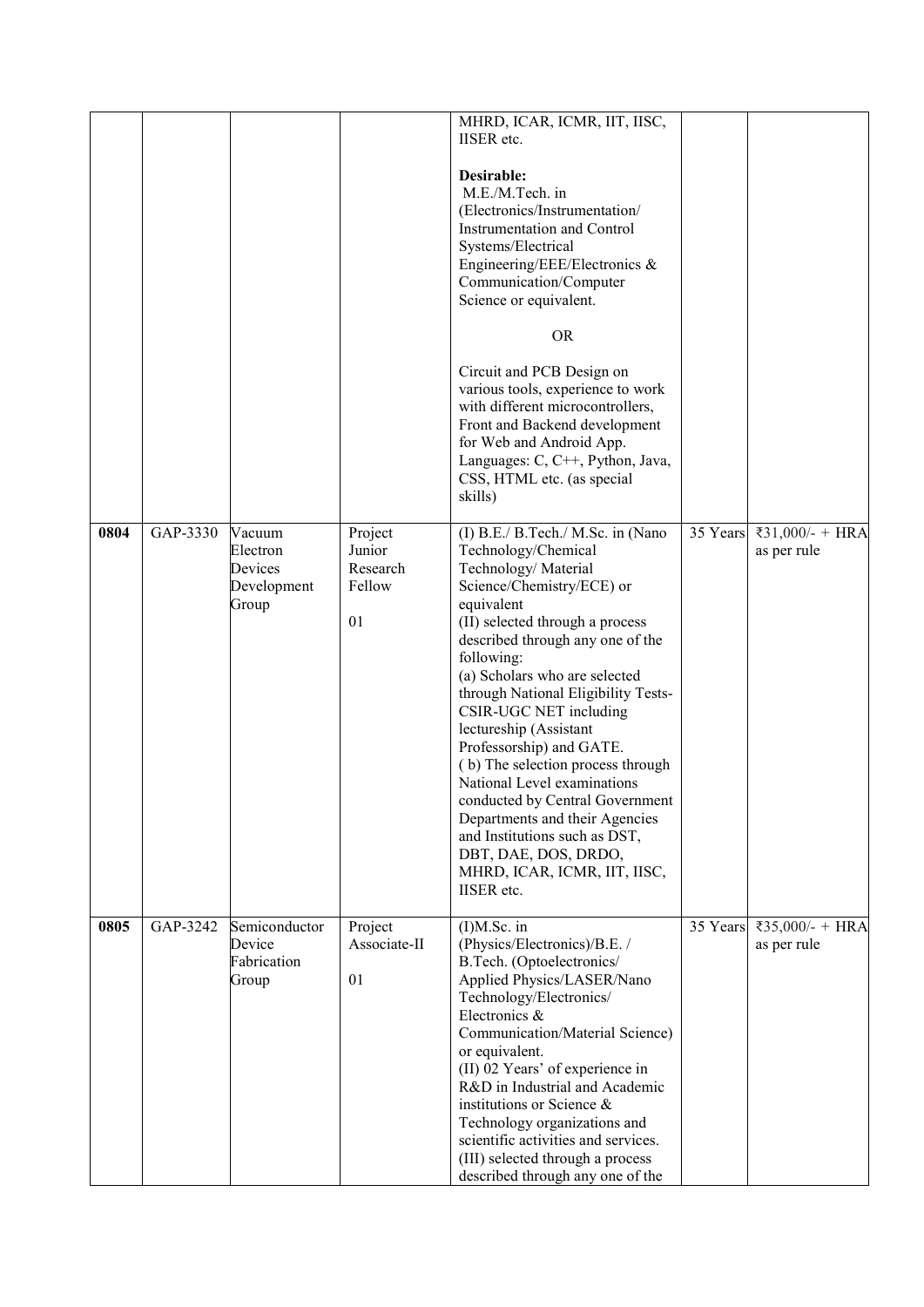|      |                |                                            |                                                                                                          | following:<br>(a) Scholars who are selected<br>through National Eligibility Tests-<br>CSIR-UGC NET including<br>lectureship (Assistant<br>Professorship) and GATE.<br>(b) The selection process through<br>National Level examinations<br>conducted by Central Government<br>Departments and their Agencies<br>and Institutions such as DST,<br>DBT, DAE, DOS, DRDO,<br>MHRD, ICAR, ICMR, IIT, IISC,<br><b>IISER</b> etc. |          |                                                                                               |
|------|----------------|--------------------------------------------|----------------------------------------------------------------------------------------------------------|---------------------------------------------------------------------------------------------------------------------------------------------------------------------------------------------------------------------------------------------------------------------------------------------------------------------------------------------------------------------------------------------------------------------------|----------|-----------------------------------------------------------------------------------------------|
| 0806 | HCP-0034       | Semiconductor<br>Device<br>Design<br>Group | Project<br>Associate-II<br>01                                                                            | <b>Essential:</b><br>B.E./B.Tech./M.Sc.(Electronics/<br>Instruments/Nanotechnology/<br>MEMS) or equivalent<br>+ 02 Years' of experience in<br>R&D in Industrial and Academic<br>institutions or Science $\&$<br>Technology organizations and<br>scientific activities and services.<br>Desirable:<br>M.Tech.(Electronics/Instruments/<br>Nanotechnology/MEMS) or<br>equivalent                                            | 35 Years | *₹35,000/-<br>HRA as per rule<br><b>OR</b><br>*₹28,000/-<br>HRA as per rule                   |
| 0807 | GAP-3415       | Skill<br>Development<br>Unit               | Project<br>Associate-I<br>01                                                                             | BE / B.Tech./M.Sc. in<br>(Electronics & Communication<br>Engineering/Electronics $\&$<br>Instrumentation/CE/CSE) or<br>equivalent                                                                                                                                                                                                                                                                                         | 35 Years | ₹25,000/- + HRA<br>as per rule                                                                |
| 0808 | <b>NWP-100</b> | Skill<br>Development<br>Unit               | Project<br>Associate-I<br>01                                                                             | BE / B.Tech. in (Electronics &<br>Communication Engineering/<br>Electronics &<br>Instrumentation/CSE) or<br>equivalent<br>(Specialisation in<br>VLSI/Microelectronics will be<br>preferred)                                                                                                                                                                                                                               | 35 Years | #₹31,000/-<br>HRA as per rule<br><b>OR</b><br>#₹25,000/-<br>$\overline{+}$<br>HRA as per rule |
| 0809 | GAP-3412       | <b>Skill</b><br>Development<br>Unit        | Financial<br>Executive<br>Assistant<br>01<br>(Position is for<br>PCI-PIU at<br>MeitY, New<br>Delhi)      | B.Sc./B.Com/B.A./BBA/BCA or<br>equivalent with minimum 55%<br>marks                                                                                                                                                                                                                                                                                                                                                       | 35 Years | ₹20,000/- + HRA<br>as per rule                                                                |
| 0810 | GAP-3412       | <b>Skill</b><br>Development<br>Unit        | Administrative<br>Executive<br>Assistant<br>01<br>(Position is for<br>PCI-PIU at<br>MeitY, New<br>Delhi) | B.Sc./B.Com/B.A./BBA/BCA or<br>equivalent with minimum 55%<br>marks                                                                                                                                                                                                                                                                                                                                                       | 35 Years | ₹20,000/- + HRA<br>as per rule                                                                |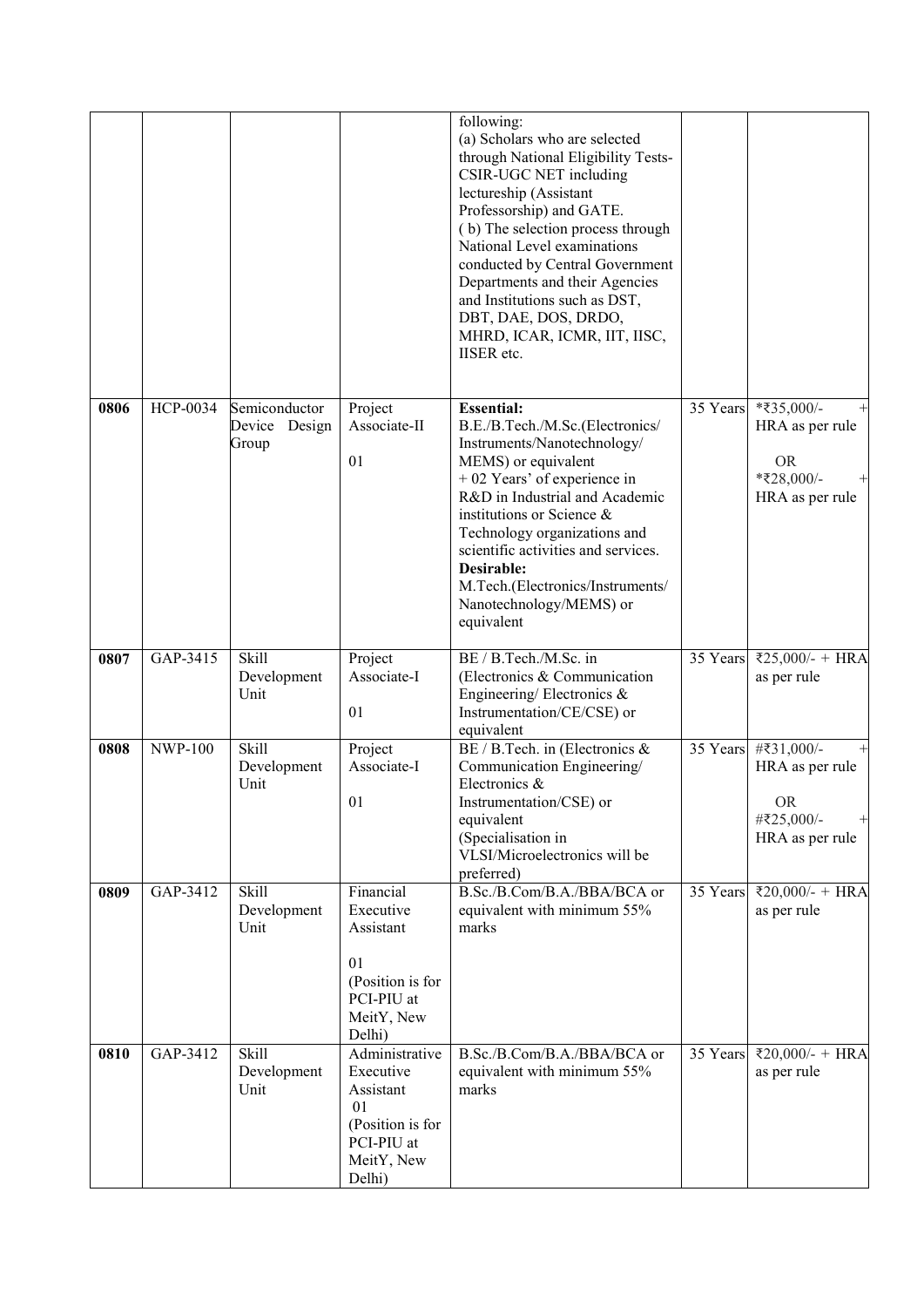| 0811 | <b>HCP-0026</b> | Intelligent | Project      | <b>Essential:</b>                                                      | 35    | *₹35,000/-<br>$\overline{+}$ |
|------|-----------------|-------------|--------------|------------------------------------------------------------------------|-------|------------------------------|
|      |                 | Systems     | Associate-II | BE / B.Tech. in (Electronics &                                         | Years | HRA as per rule              |
|      |                 | Group       |              | Communication                                                          |       |                              |
|      |                 |             | 01           | Engineering/Computer                                                   |       | <b>OR</b>                    |
|      |                 |             |              | Science/Information                                                    |       | *₹28,000/-<br>ᅱ              |
|      |                 |             |              | Technology/Electrical                                                  |       | HRA as per rule              |
|      |                 |             |              | Engineering) or equivalent                                             |       |                              |
|      |                 |             |              | with 02 years experience                                               |       |                              |
|      |                 |             |              | Desirable:                                                             |       |                              |
|      |                 |             |              | ME / M.Tech. in (Computer                                              |       |                              |
|      |                 |             |              | Science/Embedded                                                       |       |                              |
|      |                 |             |              | System/Data Science)                                                   |       |                              |
|      |                 |             |              |                                                                        |       |                              |
|      |                 |             |              | <b>OR</b>                                                              |       |                              |
|      |                 |             |              | Machine Vision, Data Fusion, Data<br>Modelling, Machine learning, Deep |       |                              |
|      |                 |             |              | Learning Languages: C, C++, Python,                                    |       |                              |
|      |                 |             |              | Java, CSS, HTML (as special skills)                                    |       |                              |
| 0812 | GAP-            | Intelligent | Project      | <b>Essential:</b>                                                      | 35    | ₹31,000/-                    |
|      | 3137            | Systems     | Junior       | $(I) BE / B.Tech.$ in                                                  | Years | HRA as per rule              |
|      |                 | Group       | Research     | (Electronics $\&$                                                      |       |                              |
|      |                 |             | Fellow       | Communication                                                          |       |                              |
|      |                 |             |              | Engineering/Computer                                                   |       |                              |
|      |                 |             | 02           | Science/Information                                                    |       |                              |
|      |                 |             |              | Technology/Electrical                                                  |       |                              |
|      |                 |             |              | Engineering) or equivalent<br>(II) selected through a process          |       |                              |
|      |                 |             |              | described through any one of the                                       |       |                              |
|      |                 |             |              | following:                                                             |       |                              |
|      |                 |             |              | (a) Scholars who are selected                                          |       |                              |
|      |                 |             |              | through National Eligibility Tests-                                    |       |                              |
|      |                 |             |              | CSIR-UGC NET including                                                 |       |                              |
|      |                 |             |              | lectureship (Assistant                                                 |       |                              |
|      |                 |             |              | Professorship) and GATE.<br>(b) The selection process through          |       |                              |
|      |                 |             |              | National Level examinations                                            |       |                              |
|      |                 |             |              | conducted by Central Government                                        |       |                              |
|      |                 |             |              | Departments and their Agencies                                         |       |                              |
|      |                 |             |              | and Institutions such as DST,                                          |       |                              |
|      |                 |             |              | DBT, DAE, DOS, DRDO,                                                   |       |                              |
|      |                 |             |              | MHRD, ICAR, ICMR, IIT, IISC,                                           |       |                              |
|      |                 |             |              | <b>IISER</b> etc.<br>Desirable:                                        |       |                              |
|      |                 |             |              | M.E./M.Tech. in                                                        |       |                              |
|      |                 |             |              | (Electronics/Instrumentation/                                          |       |                              |
|      |                 |             |              | <b>Instrumentation and Control</b>                                     |       |                              |
|      |                 |             |              | Systems/Electrical                                                     |       |                              |
|      |                 |             |              | Engineering/EEE/CS/CE) or                                              |       |                              |
|      |                 |             |              | equivalent.                                                            |       |                              |
|      |                 |             |              | <b>OR</b><br>Circuit and PCB Design on various                         |       |                              |
|      |                 |             |              | tools, experience to work with                                         |       |                              |
|      |                 |             |              | different microcontrollers, Front and                                  |       |                              |
|      |                 |             |              | Backend development for Web and                                        |       |                              |
|      |                 |             |              | Android App.<br>Languages: C, C++, Python, Java,                       |       |                              |
|      |                 |             |              | CSS, HTML (as special skills)                                          |       |                              |
|      |                 |             |              |                                                                        |       |                              |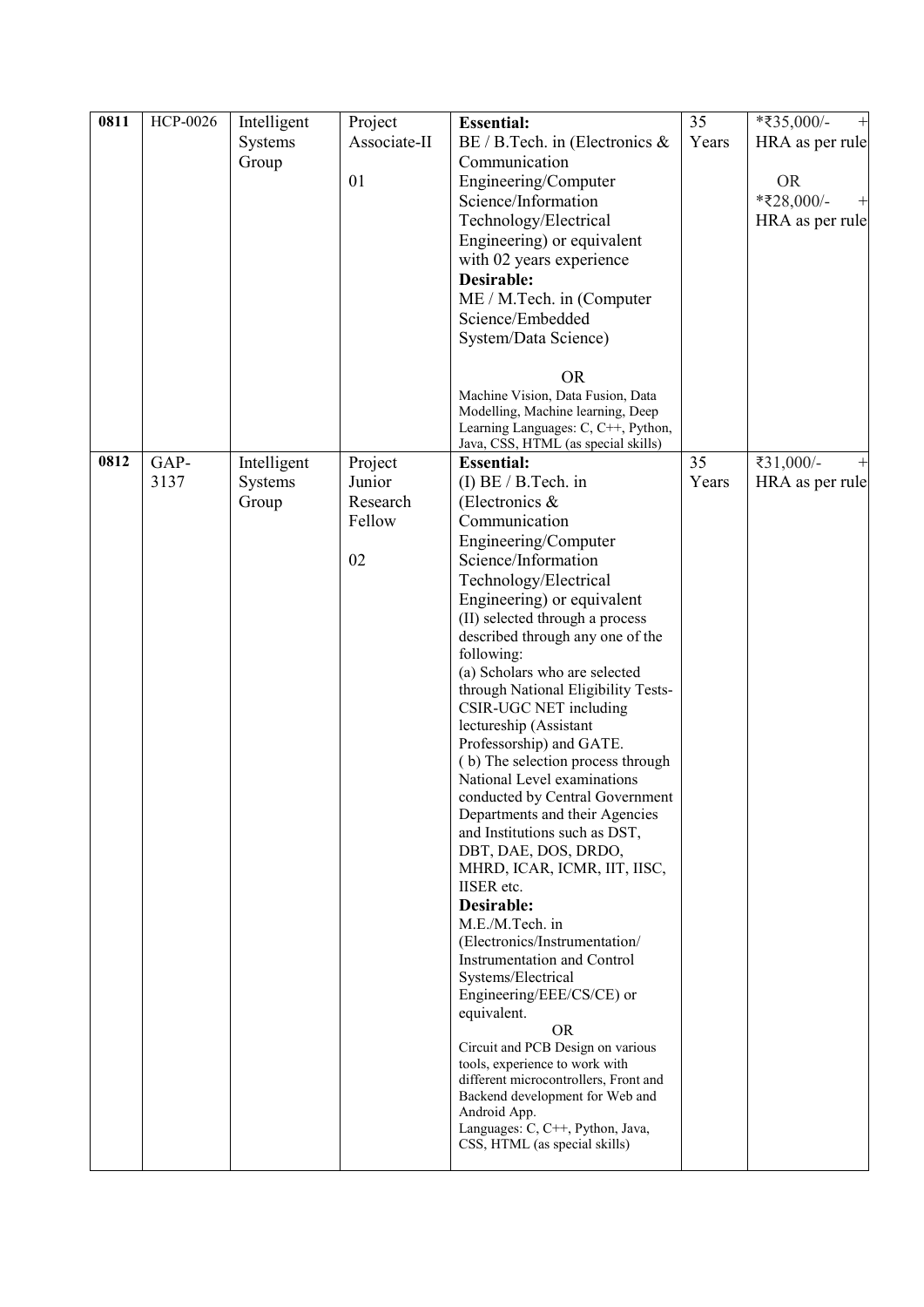| # | (i) ₹31,000/- + HRA to Scholars who are selected through-<br>(a) National Eligibility Test- CSIR-UGC NET including lectureship(Assistant Professorship) or GATE or<br>(b) A selection process through National level examinations conducted by Central Government<br>Departments and their Agencies and Institutions.<br>(ii) ₹25,000/- + HRA for others who do not fall under (i) above. |
|---|-------------------------------------------------------------------------------------------------------------------------------------------------------------------------------------------------------------------------------------------------------------------------------------------------------------------------------------------------------------------------------------------|
| * | (i) ₹35,000/- + HRA to Scholars who are selected through-<br>(a) National Eligibility Test-CSIR-UGC NET including lectureship (Assistant Professorship) or GATE or<br>(b) A selection process through National level examinations conducted by Central Government<br>Departments and their Agencies and Institutions.<br>(ii) ₹28,000/- + HRA for others who do not fall under (i) above  |

Note: If any candidate wishes to apply for more than one position, then such candidates have to apply separately.

Interested candidates fulfilling the above qualifications must apply through project staff recruitment portal of CSIR-CEERI. Link for online portal is available on CEERI website. A print out of the Application Form must be taken by the candidate after successful submission of the form. The shortlisted candidates will be informed through E-mail/Institute website along with the date and time for interview. Candidates are requested to frequently browse the institute website and registered Email. The eligible candidates must appear for interviews through "Microsoft Teams" (MS Teams). Candidates will be allowed as a Guest in MS Team, for which the link will be send to your registered email. The selected candidates are expected to join immediately upon selection and bring with them all ORIGINAL TESTIMONIALS including marksheets and certificates and also a passport size photograph at the time of joining, failing which their offer of engagement can be withdrawn.

#### **The last date & time for applying applications is 31.12.2021 till 05:00 PM.**

| For recruitment queries:        | For technical queries:          |
|---------------------------------|---------------------------------|
| Sh. K.R. Singh                  | Sh. Arvind Kumar Khandelwal     |
| <b>Section Officer</b>          | Network Management Cell         |
| CSIR-CEERI, Pilani              | CSIR-CEERI, Pilani              |
| Email: recruitment@ceeri.res.in | Email: arvindkumar@ceeri.res.in |
| Phone: $01596 - 252275$         | Phone: $01596 - 252282$         |
|                                 |                                 |

# **Other Conditions:**

- 1. Candidates who have already served CSIR-CEERI or any other lab/ institute of CSIR as Project Staff such as Project Assistant/ Project Fellow/ JRF (in contract R&D Projects)/ SRF (in contract R&D Projects)/ Research Associate/FEA/AEA etc. for a total period of 5 years or more are not eligible for these engagements. The candidates who have served for a period less than 5 years will have tenure up to remaining period till completion of five years.
- 2. Tenure of engagement: Six months initially or co-terminus with the present project or till such time the job to be performed by Project Staff in the project exists, whichever is earlier. The tenure may be extended in steps of six months for the duration of Project based on satisfactory performance. The total tenure as Research Associate- I, Project Assistant, Project Associate-I/II, JRF/SRF/FEA/AEA etc. shall not exceed 5 years in any case. The total tenure of five years shall be calculated as per periods spent on one Project and/ or different Projects taken together in CSIR-CEERI, Pilani and/ or any other Laboratory/ Institute of CSIR as RA, Project Assistant, and Project Associate Level II/III etc. or as any other designation of equal status.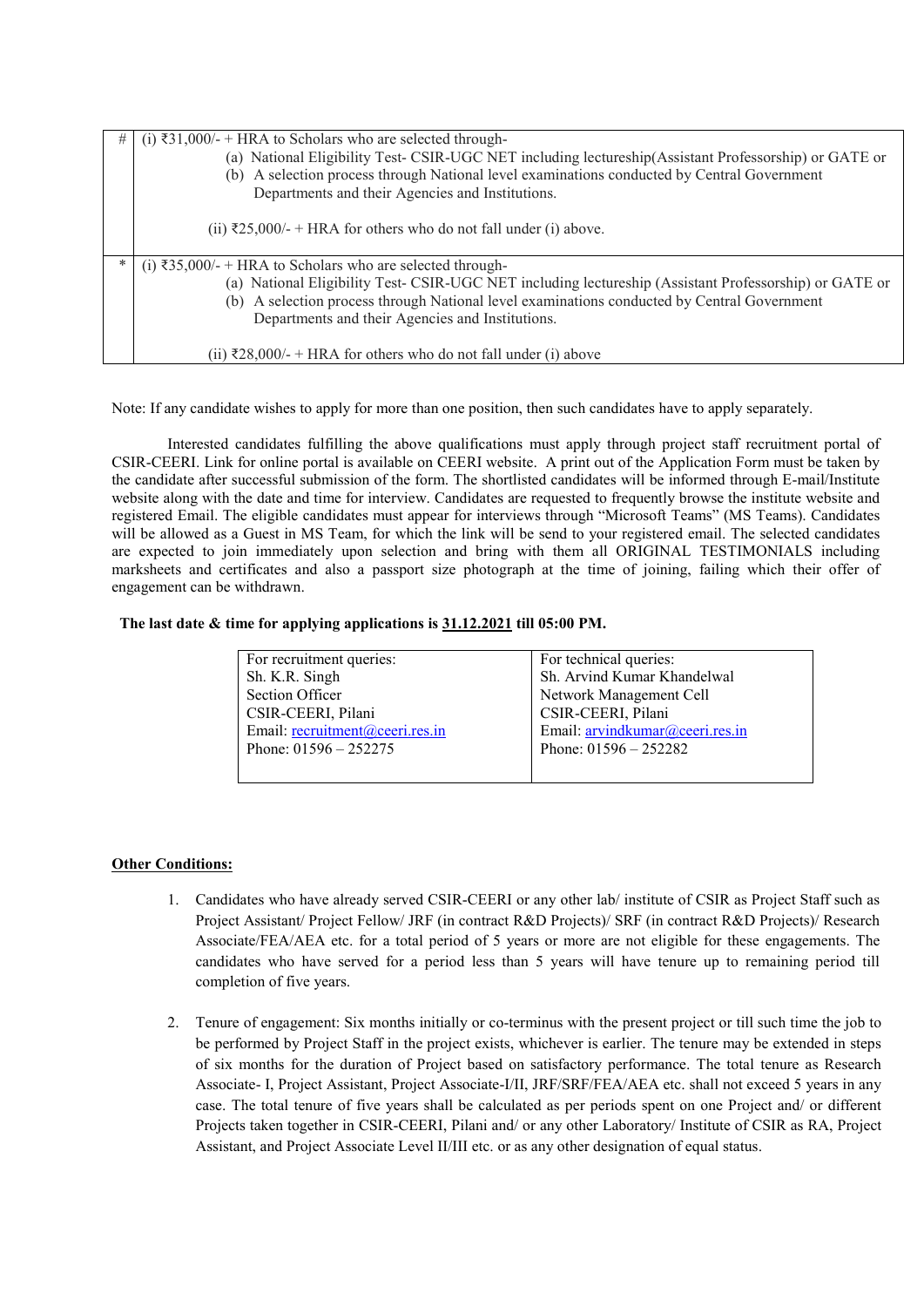- 3. The date for determining the upper age limit, essential educational qualifications and/or experience shall be the last date of submission of online application.
- 4. The engagement of Project Assistant, Project Associate- I/II, SPA, SRF, JRF, FEA, AEA etc. will be made on behalf of the Sponsor of the Projects. These are not CSIR-CEERI/CSIR positions and will not confer any right on the incumbent to claim, implicit or explicit, on any post in CSIR-CEERI/CSIR.
- 5. **Candidates shall upload scanned copies of following documents on Project Staff Recruitment Portal of CSIR-CEERI :-**
	- (a) Candidates shall upload scanned copies of following academic certificates while applying for project staff positions:-

 $(i)$ SSLC/10<sup>th</sup>

(ii) HSC/Senior Secondary/Intermediate/ $12<sup>th</sup>$ 

(iii)Graduation Degree (B.A./B.Com./BBA/B.Sc. /B.E. /B.Tech. etc.)

(iv)Post Graduation (M.Sc./M.E./M.Tech./MS etc.)

Educational Qualification Certificate as mentioned in the advertisement essential qualification / Semester Mark sheet or Final Mark sheet is compulsory. Along with this, Degree Award Certificate or Provisional Award Certificate. Percentage or CGPA/DGPA should be clearly displayed on any one of the certificate. If certificate doesn't have proper percentage / CGPA /DGPA/Grade then the application may not be considered. The candidate must ensure to provide proper certificates to ensure their eligibility for the positions they are applying for.

(b) Date of Birth Proof (Any valid certificate having DoB such as SSLC, HSC, DoB Certificate, etc)

(c) Category certificate (in case of SC/ST/OBC/PWD/EWS candidates)

- (d) NET/GATE/Any other equivalent exam qualification certificate (If applicable)
- (e) Experience certificate (Mandatory for the posts where experience is essential qualification)

(f) Other certificates (If applicable)

- 6. **Reservation:** As regards reservation, if all things are equal, SC/ST/OBC/PWD/EWS candidates may be given preference over General candidates so as to ensure their representation.
- 7. Relaxation in age limit for SC/ST/OBC/PH and women shall be 5 years.
- 8. If it is found at any stage of the recruitment process or thereafter that the candidates do not fulfil the eligibility criteria, their candidature shall be cancelled without assigning any reason. Further, the decision of CSIR-CEERI in regard to the selection process will be final and binding to all concerned. No correspondence in this regard will be entertained by the Institute.
- 9. Received applications will be screened by duly constituted Standing Screening Committee. The Screening Committee may fix different set of criteria to short-list the candidates as per the project requirement. The Screening Committee will screen all applications received for the specified project and recommend eligible candidates will be called for online interview. In case of false information received through online application, the competent authority will cancel the candidature of the applicant and debar for attending the interview in future.
- 10. Eligible applicants may be called for interview through online and Interview letter will be sent him/her through e-mail intimating the date & time of Interview, link/reference of online mode, terms & conditions, if any. The candidate will be allowed to join only after verification of original certificates and other information found correct.
- 11. Based on the performance of the candidates and availability of suitable candidates, Selection Committee may also recommend Panels for future engagement in different projects as and when need arises. The engagement process will be complete after the joining of the candidates.